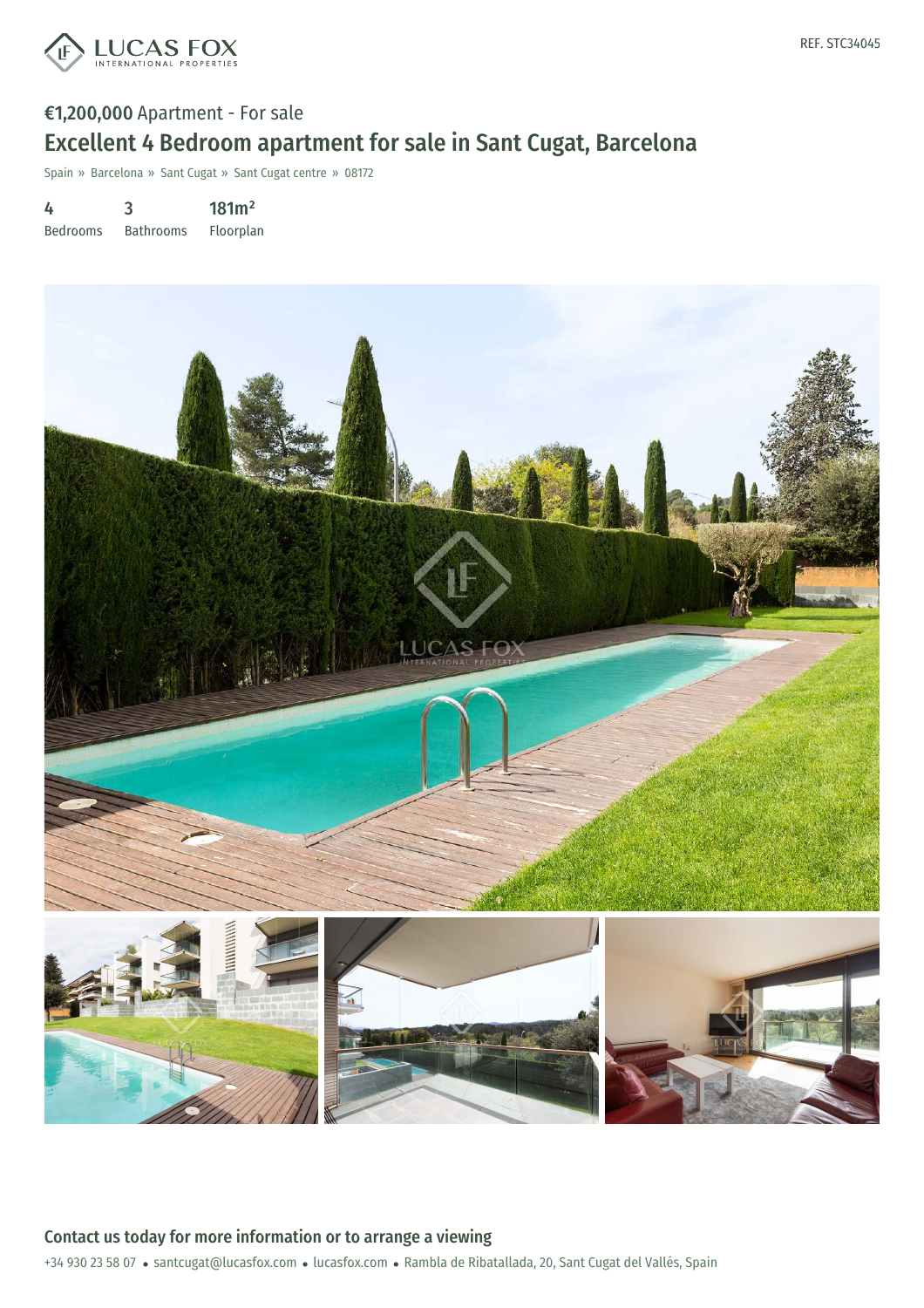

# €1,200,000 Apartment - For sale Excellent 4 Bedroom apartment for sale in Sant Cugat, Barcelona

Spain » Barcelona » Sant Cugat » Sant Cugat centre » 08172

4 Bedrooms 3 Bathrooms 181m² Floorplan

#### OVERVIEW

## Exclusive apartment with a terrace for sale in L'Eixample, Sant Cugat del Valles, Barcelona.

Lucas Fox is pleased to present this exclusive apartment for sale in the L'Eixample area, Sant Cugat del Valles. This fantastic apartment has 181 m² with a large terrace with views of the Sierra de Collserola and is located in an exclusive estate with a communal area and swimming pool.

The house is divided into a day area and a night area. Upon entering the apartment, we find a hall that leads us to a spacious living-dining room with large windows that give us access to an incredible private terrace with spectacular views. From the hall we also access a courtesy toilet and a kitchen with access to the completely independent water area.

The night area is made up of a complete bathroom, a single bedroom currently fitted out as a study, two double bedrooms and a double bedroom with a private complete bathroom and dressing room. All rooms are exterior and with fitted wardrobes.

The house was built in 2001, with high-quality materials, double-glazed windows with thermal break, glass with an air chamber, individual gas heating, air conditioning with hot and cold pump and parquet floors.

The price includes a large storage room and two parking spaces.

Get in contact with us for more information.



[lucasfox.com/go/stc34045](https://www.lucasfox.com/go/stc34045)

Mountain views, Garden, Swimming pool, Terrace, Natural light, Parking, Air conditioning, Alarm, Double glazing, Equipped Kitchen, Exterior, Heating, Storage room, Walk-in wardrobe